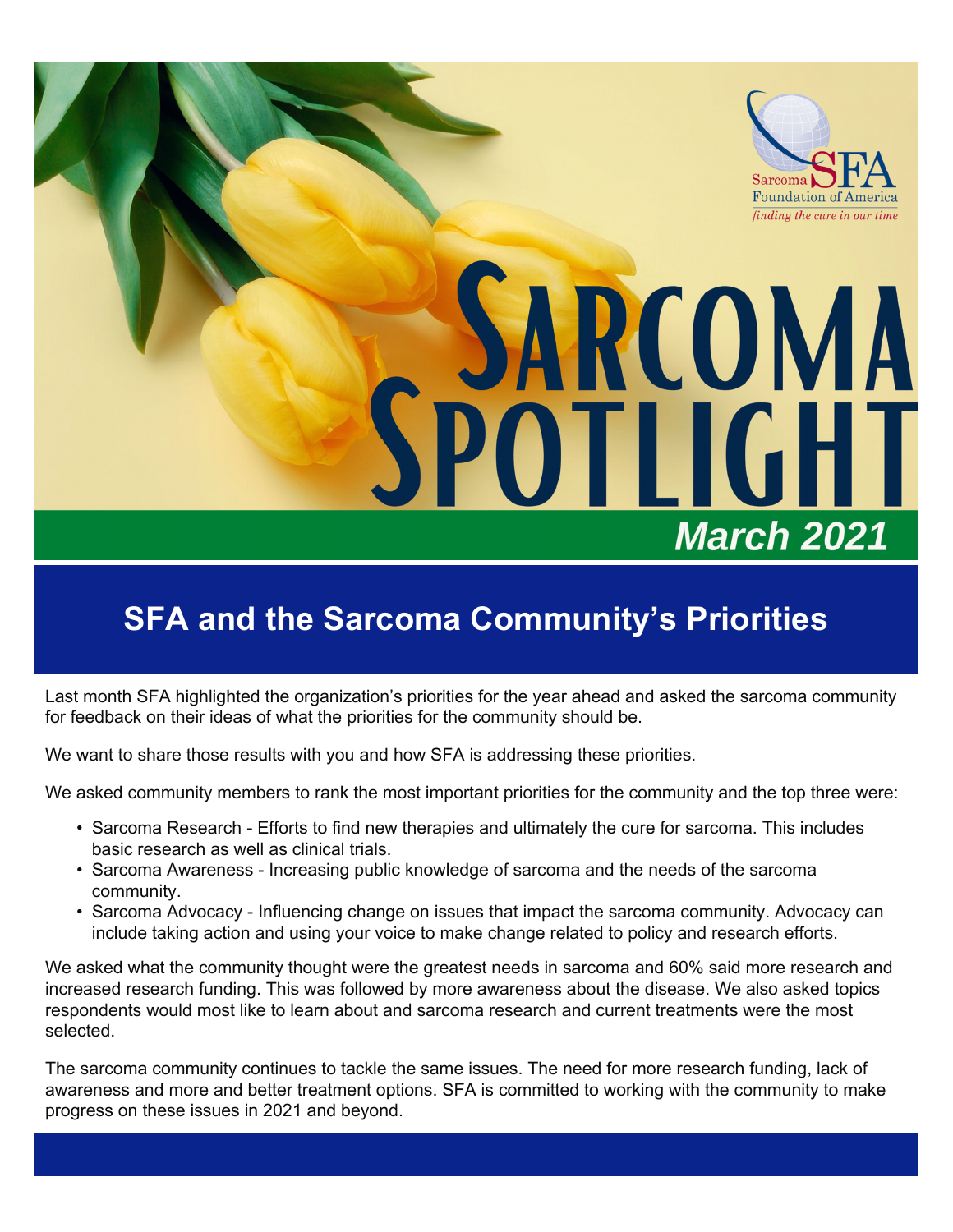#### **Research Roundup**

The heart of SFA is research. And partnering with researchers working to advance science for new therapies and an end to sarcoma is the core of our research goals. Dr. Brian Van Tine not only partners with SFA on the St. Louis Race to Cure Sarcoma event which raises money for local research but has also received funding through SFA's grant program.

This month we highlight Dr. Van Tine's research.

Dr. Van Tine is an associate professor of medicine at the Siteman Cancer Center at Washington University in St. Louis. Dr. Van Tine's research focuses on sarcoma tumor metabolism in bone and soft tissue sarcomas. His goal is to find druggable tumor driving pathways for treatment. He is a multiple SFA grant awardee one of which has culminated in the publication of a recent paper.

In the paper, Dr. Van Tine and his colleagues found that overexpression of a protein (PHGDH) is a marker of poor prognosis in osteosarcoma. Although further studies are required, results also indicate that inhibition of PHGDH and another protein called mTORC1 is a possible combination therapy for osteosarcoma tumors with a high expression of PHGDH.

To view the article about his paper, please visit https://medicalxpress.com/news/2021-01-nixing-bone-cancerfuel-treatment.html

To learn more about Dr. Van Tine and his research please visit his webpage.

#### **Rare Disease Twitter Chat**

In recognition of Rare Disease Day, February 28, SFA hosted a live Twitter chat to answer questions and foster a discussion among the sarcoma community.

Rare Disease Day is an observance held on the last day of February to raise awareness for rare diseases and improve access to treatment and medical representation for individuals with rare diseases and their families. As you know, sarcoma is a rare cancer.

The questions ranged from "Were there any new drugs approved for sarcoma in 2020?" (there were several. For example, Ayvakit and Qinlock were approved to treat gastrointestinal stromal tumors and Tazverik was approved to treat epithelioid sarcoma) to Are there any new cities joining the lineup for the Race to Cure Sarcoma series to raise money for sarcoma research? (there are – San Diego and Los Angeles and perhaps Washington, DC).

The chat will remain open and is ongoing to post any question at any time and SFA or someone else can answer the question or join the discussion. You can read the chat log or even post a question by using the hashtag #curesarcomachat.

### **Advocates Raising Funds for Research**

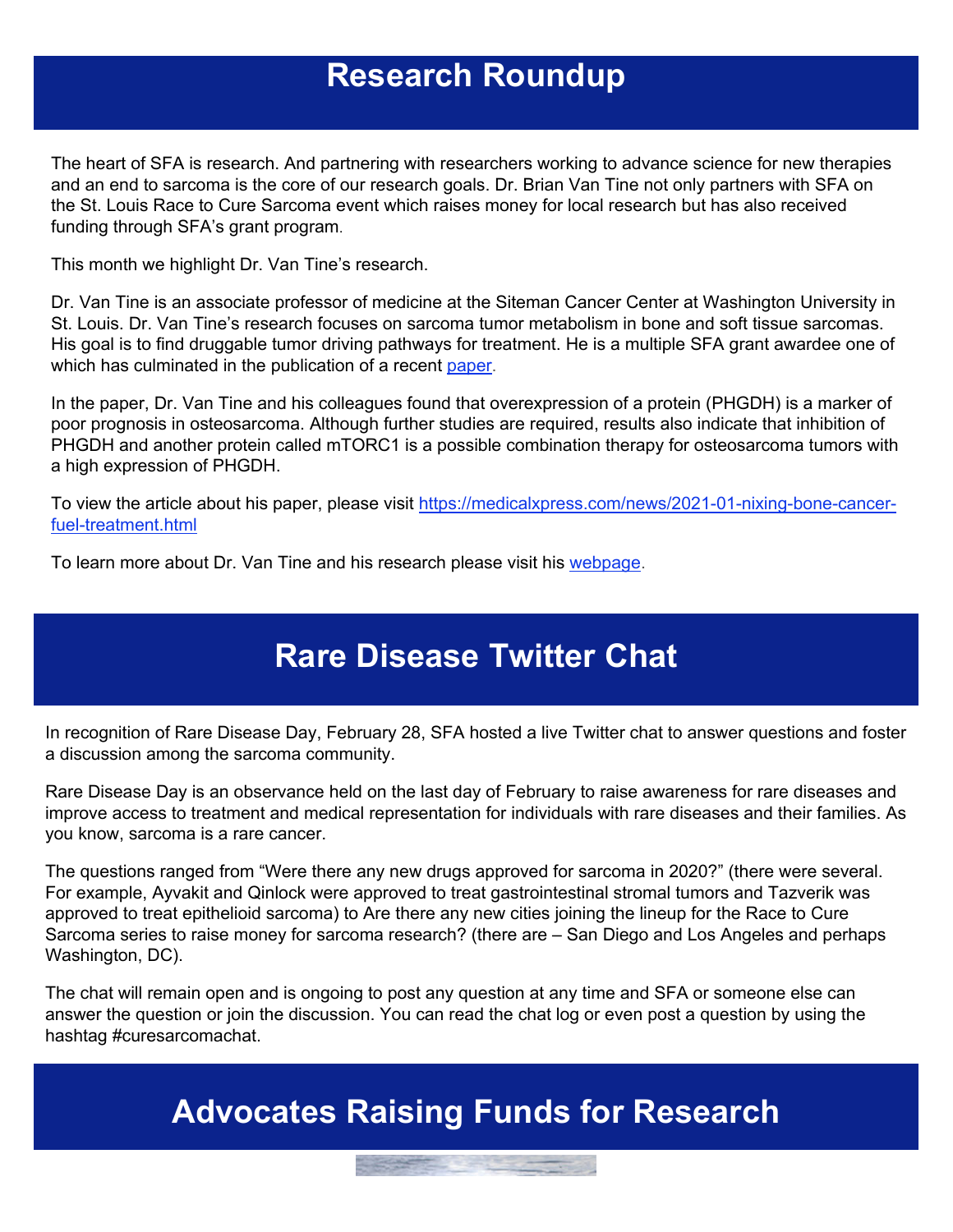

The Beth Ball Golf Tournament was started in memory of Bethany Huseman who passed away on August 25, 2018 after a hard fought 3-year battle with angiosarcoma. Bethany was only 36 years old.

"She had a great smile, made friends easily, and had a positive impact on the many lives she touched. She enjoyed life and was loved by everyone around her."

Bethany loved to golf and loved spending time with her family. After her passing, her family couldn't think of any better way to honor her memory than by getting together to enjoy her favorite past time. This impromptu golf outing with friends and family to honor Bethany's memory soon launched into something that would make a significant impact on the sarcoma community.

Roger Huseman, Bethany's father, as well as her other family members launched the first annual Beth Ball Golf Tournament in August of 2019.

It started as a small gathering at a local golf club but it has now expanded into an annual event that brings in over 200 participants each year. Last year alone, it raised over \$15,000 and is setting their sights even higher for this year.

Roger and his family decided to partner with the Sarcoma Foundation of America because cancer research was so important to Bethany. He mentioned that as a result of her illness as well as her many years with the American Cancer Society through the Relay for Life, they felt Bethany would be proud of this endeavor.

Bethany's passion and legacy is living on through this event. Her family hopes that this event will help others like Bethany and help find a cure for sarcoma in our time.

Find out more about Bethany's story and the Beth Ball Golf Tournament on their website.

#### **Race to Cure Sarcoma**